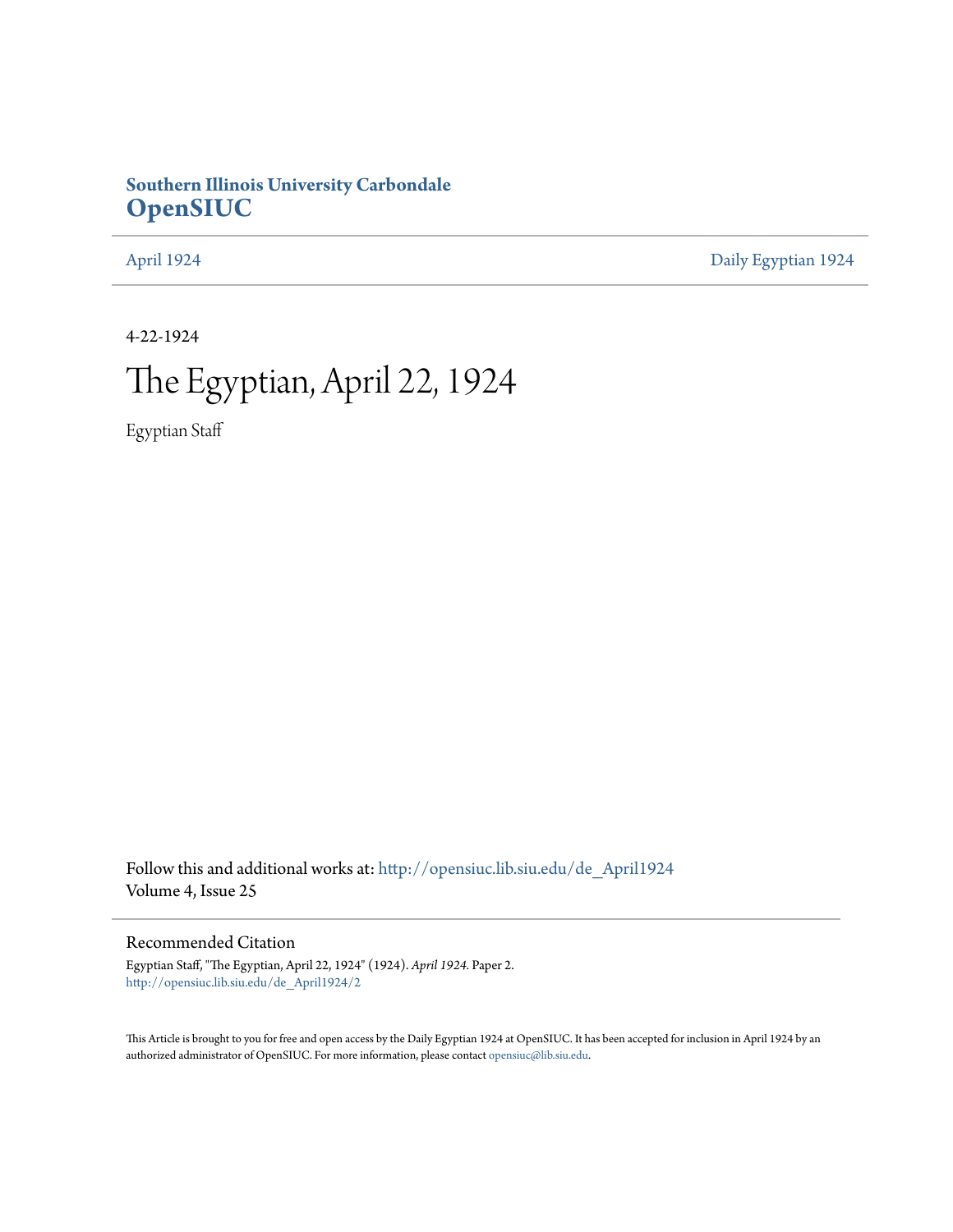

VoTume IV

Carbondale, lllinois. April 22, 1924

## Number 25

## C;. I. N. U. CLUB

The S. I. N. U. Club of the southwest division... of the Illinois State Teachers' Associatiqn wa's organized on Friday afternoon, the last day of the teachers' meeting, 1923. Due to the lateness of the day and the small assemblage of S. I. N. U. students. it baseball game of the year went up in who fumbled and then were safe L. It doesn't seem possible that I have via decided to dispense with any scril a cloud of dust Saturday, and were second and hoth men were saf.e L. It doesn't seem possible that I have<br>The second most part is any second beatef by the fast Cambria semi-pres. Sto of  $\epsilon$  social meeting for the time. About  $\begin{bmatrix} \text{beate in by the fast example,} \\ 13.0. \end{bmatrix}$  The same team won the first two and two, Clutts caught a fast one and have only three months left. I Twenty-five or more students were 13-0. The same team won the first two and two, Clutts caught a fast one and have only three months left. I we are the season from us last year, for two bases and both runners scored. Shal present at this meeting and the only thing that was done was the election still hater, beat us 3-2, and then such minickies then kanned rarwell. A po- with your work was such that and <sup>1</sup>I officers, appointment of comm'tthe since of plans for the men cement week game. The College ped three men in the inning-but a tess, and the laying of plans for the mers saturday, were without the ser-<br>single, a mechanical error, and error 1924 meeting; Ray C Ford, princ'- boys, Saturuay, were without the ser- smgle, a mechanical error, and error, pai of the McCray Dewey Tawnship incess of the matter-both of whom double scored two men.<br>High School, Troy, Ill., was elected were unable to make the trip, So far. In the Marcons haif of the third president of the association; Miss were uname to make the trip. So far. The material of the third. In the material of the third. Dorothy Sams, an instructor in the unavailing-so short-stop, Spangler third. Clark hit and reached second eity schools of East St. Leuis, was designated as the best available on a bad throw in. Hight and McAn

The association met this year under The Maroons were lamentably weak out at first. Storme doubled down<br>favorable conditions. Prearranged the Combrie have reunded right field foul line. Here ethnology favorable co~ditions. Prearranged at bat. The Cambria boys pounded ri~ht field, foul line. Harvel struck plans had already been formulated Hinckley. McAndrew and Panky hard out. Stubbs tripled, scoring, Storme and everything was ready for the band material and the studies of the storme the postoffice, store and every chance of Their excellent stick work, coupled and Elkins. Stubbs scored on an er- the postoffice, store and every chance  $\frac{1}{2}$  and  $\frac{1}{2}$  and meeting. The banquet was with the Colleg held at the Community House in East 81. Louis, Friday evening. April 4 at E' PO o'c'ock. About ene hundred students or more were present at the banquet and a very impressive pro-<br>
lay. Purrell struck out. Hinckley While making a miserable showing so every time we want to go any place and<br>
gram was rendered consisting of multiple and struck Bush out. J. Stotlar rol gram was rendered consisting of mu , struck Bush out. J. Stotlar rolled' to the box will improve. The boys will improve the boys will improve the boys will improve. The boys will improve the boys will improve the boys will

F.:st St Louis High School, and the second in- Dunne started the second in- I a bad day at second and Dunne needer have only small country stores and former S. I. N. U. student, in a few ning for the Maroons by hitting th where the chosen will be chosen in a real interpretion of the Maroons by hitting thru, experience at short. Biclimate will be when we want to go to town we have  $\frac{1}{10}$  short of  $\frac{1}{10}$  short. Pankey was safe at fir into his city and soon had us all fee' some communications attempted to describe the summer we may go forty-<br>ing right; at home. Mr. Alvis's talk moted big non un and dropped it. Hartley hack can cover more ground or in t was followed by a real old time (not key west forced at second on Spane than Clark in right. Hinckley and boat trip for Lake Lennsijo" is a very<br>so old either) S. I. N. U. girls r. i lers' roller. Ashury flied out and Pank eup. These gives proved themselve. Dunne was thrown out at the plate pitching. Spangler, a short stop, con-<br>exceptional artists and they were re-<br>attempting to score from third verted into a catcher, will improve. The nee excentional artists and they were re- attempting to score from third verted into a catcher, will improve<br>peatedly called back by numerous entity channel first up flied out to Clear inith experience cores. The principal talk of the e-ening we q delivered hy Prrfessor War\_ veniences. They are very hospitable ren of S. I. N. U. Mr. Warren was The Socratic Society was glad to Each Friday evening you may enjoy and every time you come to a home warmly received by the Club and h's welcome so many new students last a good pregram and by becoming a vou are invited—in fact, you must<br>talk was one of inspiration in which Friday night and invites you to come member may talk was ore of inspiration in which Friday night and invites you' to come: member may participate in the same. he enumerated the large number of again and hopes you will soon he. There will be quite a goodly number. Christmas was very interesting at Prefessor Warren's remarks will not The orchestra was out in full force associations it will bring and be ready was done, the rest of the time being goests and to see the force of the time being such a set of the rest of scon he forgotten and that the Currel and was greatly appreciated by all to help carry it on for the next year. devoted to entertaining guests and to will evolve to some of the heaps of will oppine to some of the high idea's and was greatly approximed by an outlined by h'm. Mr. Ford. president pressent. Much credit is due Mr. Buz- ANOTHER VICTIM! food they prepare for Christmas! All<br>Indianally the color and hunder is due in organizing an orchestra. of the club, was coastmaster.  $\big\}$  bee in organizing an orchestra. Matrimony has added another to its, kinds of fancy little cakes and hun-

were retained for next vear The As The play "A Perpleyed S'tuation" was ner cf Sigma Alpha Pi. His bride, membered. A sheaf of grain was hung scciation plans to make these meet one of the catchiest of little come Helen Price of Charleston, Ill., was on a high pele or in a tree outside irgs an annual affair and hopes that dies, and proved to man that a woman | a student here the fall term. They of every home. by next year to see something I'ke a could hold her tongue at least when were married at Charleston on Friday | Many of the houses are very old. nermationt alumni association started there was to be a momentary reward April 18th. They will make their home throughout the state.  $\int$  for it.  $\int$  on a farm near Charleston.  $\int$  (Continued On Page Eight)

# V ARSITY NINE SWAMPED IN INITIAL BALL GAME  $\sim$  Havin, Telemark, Norway.

The Marqons' playing their first Harvel singled, Elkins rolled to Hight Dear S. I. N. U. Friends:<br>baseball game of the yea<sub>r</sub> went up in who fumbled and then threw late to Greetings from Norway! game of the season from us last year, for two bases and both runners scored. Shall be mighty glad to get back to the<br>8-1. Later, beat us 3-2, and then suc Hinckley then fanned Farwell. A pe-<br>States again but this year wil Murty was elected treasurer. back stop. Dunne, an outfielder, was Murty was elected treasurer.

Their excellent stick work, coupled and Elkins. Stubbs scored on an er-

Hight first up for the Normal, drew and Pnakey tried to stop the hit-<br>alked. McAndrew hit into a double, ting Cambria's, but with no success.

attempture to score from three exists and actually numerous. The people live very simple quiet Storme. first up. flied out to Clark. with experience.

ing Cambria's half, Bush hit safe"' 1924 Meeting to Short.<br>The association met this year under  $\begin{bmatrix} \text{move} & \text{to} \\ \text{to} \\ \text{to} \\ \text{to} \\ \text{to} \end{bmatrix}$  to  $\begin{bmatrix} \text{to} \\ \text{to} \\ \text{to} \\ \text{to} \\ \text{to} \\ \text{to} \end{bmatrix}$  to  $\begin{bmatrix} \text{to} \\ \text{to} \\ \text{to} \\ \text{to} \\ \text{to} \\ \text{to} \end{bmatrix}$ . Stotl

the unlucky 13 counters.  $\int$  disastrous finish. Hinckley, McAn- have ever tried.

The same of reers and committees The program as a whole was goed. toll. This time it was Virgil R. Tan. dreds of them. The birds, tco. are re-

MISS RUE WRITES 'FROM NORWAY

April 3, 1924.

dream about for it has been a very h&ppy and satisfying one.

Norway is beautiful at all times but I think it is especially so during the vinter months when everything is covered with snow. We have had a very fine winter with very little cold weather-nothing like the winters of Minnesota and North Dakota.

If you like winter sports you would enjoy a winter here for old and young ccast and skI. I neVer knew how much fun coasting is before I came here but now I coast when I go to with the Collegers boots, mental lap- ror. Farwell was tossed out at first. I get. Skiing is more exciting and<br>ses ,and wild heaves, accounted for . And so the game went on to the is about as much fun as anything I is about as much fun as anything I

struck Bush out. J. Stotlar rolled to the boys will improve. They have we have to go up or down and usually<br>McAndrew at third and was out at had only nine days practice. Purne!' hoth up and down coveral times. We A include and the state of the McAndrew at third and was out at had only nine days practice. Purne" both up and down several times. We provide the State Highly 1. J. Alvis, principal 0 lines. We First. St. Louis High School, and first. Brown went out via the same played a nice game at first. Hight had have only small country stores and  $\Gamma$ rst. It Louis High School, and range pump stores and regards in a head of back to look after third. Pankey and  $\int_{0}^{1}$  to take an hour and a half boat trip Asbury can field, and have fair arms an include an increase facture ition many Cambria boys attempted to assury can held, and have fair arms of the summer we may go forty-<br>was followed by a real old time (not be was forced at second on Spane than Clark in right. Hincking and the summer we

things that an alumni could do for its ome members. "Eventually, why not graduate from the Society this spring, that time everyone celebrated for two same alumni could do for two so join now and enjoy the pleasant weeks. O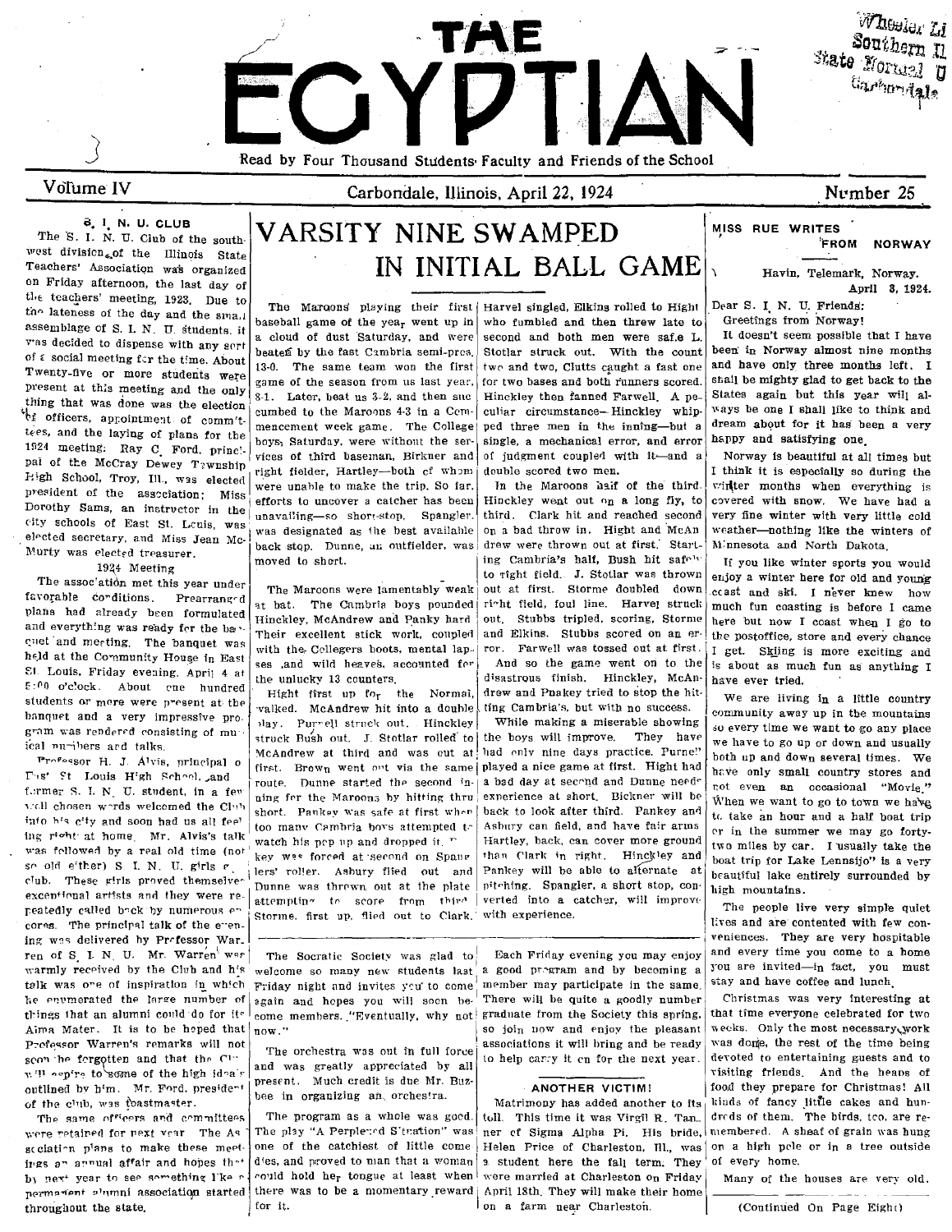FOR WHAT'S WRONG. **BLAME THE SCHOOLS** 

Is your child's digestion had? Blame the schools! Is he sick, morose or sad? Blame the schools! Do your children learn to fight? Do they lie awake at night? Do they fail to do what's right? Blame the schools!

Is your child a n'ervous wreck? Blame the schools! Is there any dirt on his neck? Blame the schools! Blame the schools for what they do, And for what they can't do, too, They should seek advice from you!

Is your daughter's eyesight bad?

Blame the schools!

Blame the schools! Is your son a little cad? Blame the schools! Do vour children learn to swear?

Is there something in their hair? Is there trouble anywhere? Blame the schools!

### HE IS YOUR UNCLE SAM BY FREDERIC J. HASKIN

Every American is familiar with the representation of the government which is shown in the stalwart figure of Uncle Sam.

He is the most powerful thing on earth-and all the power he has is yours.

He represents more might and majesty than all the kingdoms of history-and all this might and majesty is vours

He is the boss of the biggest business in the world-and it is your busiress.

He reads the shifting winds and ferecasts the weather

He marks the ocean lanes to make safe the way of the mariner. He speeds the sure, swift flight of

the two-cent, letter. He safeguards the perilous task of

the miner

He smites the rock and the dead waste of the desert teems with life. He makes two blades of grass grow

where only one grew before.

He is the conqueror of disease. He is the father of invention. He measures the heat of the stars.

He makes the money.

He regulates the time

He fixes the standards of weight and measure.

He is the great record keeper and the world's master builder.

He is teacher and law\_giver and judge.

He does a thousand things in a theusand ways-and he does them all fer vou.

He served your fathers and your father's fathers, and he will continue to serve you and your children and your children's children.

He is the unselfish, undefeated champion of liberty.

He is your Uncle Sam.



M<sup>RS.</sup> CAMPBELL entered the shab-<br>by room of the parsonage and looked with troubled eyes into the patient face of the pastor's wife. Mrs. Keith was bending over a worn trunk, packing the last article of Martha's wardrobe. What sacrifice was entailed in this going away of her young daughter to college no one but the little woman of many trials knew.

"Bob does trouble me with his foolish affection for this gay stranger<br>who came to town," began Mrs. Campbell. "You know, Mrs. Keith, how I have labored to bring up my children since their father died. And Bob has been good and successful working the farm land, and carrying on his father's responsibilities. So, I hoped that when he came to choose a wife he'd choose one that could be a help to him, instead of a gay, thoughtless creature from a city. They say that her home there was very different from our old-fashioned placewhich doesn't matter. What does matter to me is that Bob is quite carried away with her merry ways and thinks she possesses all the virtues. And I've gone and made a quarrel between them. Not that I'm exactly sorry, but it is hard to have my son front me as though I am responsible for taking away the joy of his life. It was this way-and I hope youll advise me, Mrs. Keith, for I know you are a judge of what's right and wise.

"I met Miss Chloie Armstrong on the street and she was wearing a new bright diamond ring. I'd heard about from Cary Sweet Seems she wouldn't confess to Cary that it was an engage ment ring, nor tell where she'd got it, sort of turned off the question. I was worried when I heard of it, for fear Bob had been reckless and spent money he can't afford at present. So I admired the ring on Miss Armstrong's finger and wondered, smiling, you understand, if it might be an engagement ring. Miss Chloie got real red. as though there were a secret somewhere, and, like she'd done with Cary. she turned the subject; said she'd promised to ride with Hal Forest, and would have to be hurrying on. Hall Forest is with her a great deal. She rells Boh, when he is jealous, that her aunt whom she visits, is pleased to have have Hal take her to drive and make her stay here pleasant, Hal be'ng the son of her aunt's friend. Well, when she spoke about Hal, as I was admiring the ring, it came to me, and I ad mit, with relief, that maybe she was engaged to Hal, so I asked Bob about it, casually mentioning the diamond (ing, when I got home. He didn't admit or confess anything about the diamond.

"But anyway, there isn't much cred-It to the girl if she is wearing a ring Bob cannot afford, or if she is not en gaged to Hal Forest, und is wearing one he gave her. If the ring is not new, or an ordinary gift, why does she so evidently evade the subject, or<br>quarrel with Bob about it? I did hope as I said, that when my boy decide. 'o marry, it would be some helpful young woman who'd have a thought beyond her own adornment. And 1

wish you would ask Mr. Keith to advise Bob, in his kindly way, if Bob should happen to take your husband into his confidence. He might---the two are such friends."

Mrs. Campbell went her disappointed way. The minister, coming some time later into the shabby sitting room. found his wife sitting in accustomed leisure, before the closed trunk that was to be sent with the young Martha to college.

"Peter:" said the little woman, "I have a confession to make-and 1 trust to you to understand. You know how anxious I have been that our Martha should have her chance: how we both have planned and sacrificed. The question of suitable clothes for her .<br>was a problem. I confided my care to Mrs. Armstrong of that happy little creature who has lately come among us. 'I would give the only valuable I have if hy doing so I might nurchase retty, serviceable clothes of Martha. I told her, 'and my only valuable is (i) engagement ring,' At once, in her impulsive generosity, Chloie Armstron, suggested that she herself purchase my ring with money she had saved for a vacation.

"'I will keep it so carefully for you," 'and at a later time you may buy it and at a sates thus you may buy it<br>back, if you wish.' So I sold her the<br>ring; we bought Martha's things together. Miss Chlole was so helpful and she helped me with the sewing Through all she has kept the secret of my sacrifice-that the knowledge of it might not grieve you, Peter. Bob Cannbell is a worthy young man but he would find the wife of a thousand in happy little Chloie; for love of him she is willing to 'walk his numble way,' and know only joy in the giving Peter, will you take our little old car and go to fetch Miss Armstrong and Bob both here for-we will call it-a goingaway tea for Martha. Perhaps I may be able to make amends for the sorrow I might unwittingly have caused. And tomorrow I may be able to persuade Mrs. Campbell that she will find no disappointment in a daughter-in-law whose kindly heart is as beautiful as her face."

And when Chlole Armstrong the evening bade her hostess good plate she slipped the gleaming ring into it old accustomed place on the toil-word finger. "Pl ase," she whispered. "weait until you may be able to buy it bac. again I want to keep my finger so for Bob's ring, when it shall come."

Patronize our advertisers.

Fellow Citizens: Clouds and dark. ness are 'round about Him. His pavilion is dark waters and thick clouds of the sky. Justice and judgment are the establishment of His throne. Mercy and truth shall go before His face. Fellow Citizens: God reigns, and the government at Washington still lives."-James A. Garfield.

Prof: "Sit down." Stude: "I won't."

Prof.: "Then stand up. I refuse to be disobeyed."

He: "Do you know Madge is won\_ dering in her mind?"

He: "Cheer up! She hasn't far to  $20$ ." Å,



# STUDENTS

Now is the time to think of eating here next term. You can sure save money. Try it a week or two and  $\searrow$ be convinced.

STUMBLE INN

Across from the Main Gate.

RESTAURANT. CONFECTIONERY. **SCHOOL SUPPLIES.**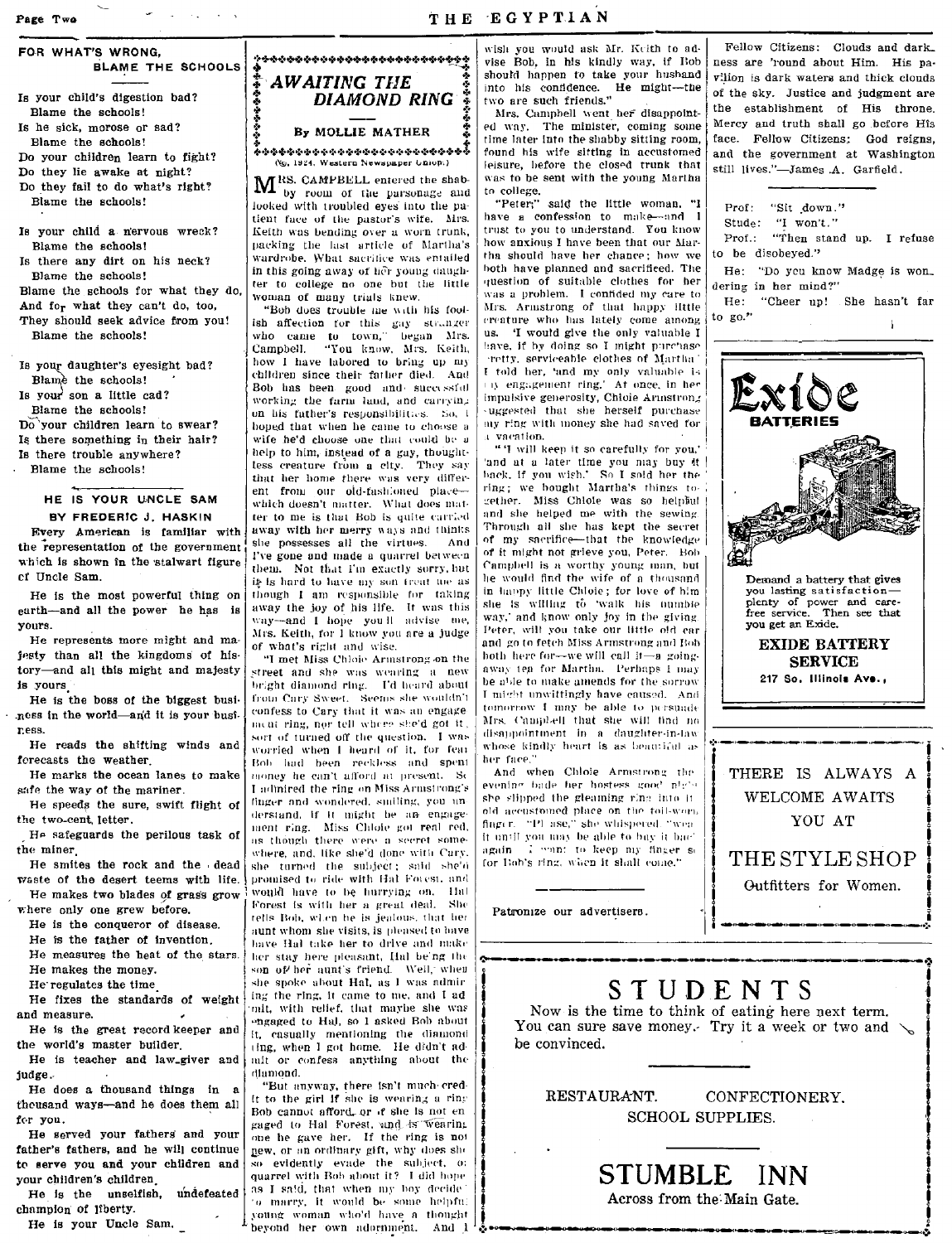### KATHERINE OF ARAGON TO HENRY VIII OF ENGLAND 1536

The shadow of the scaffold and of the headsman already upon her, Kathcrine of Aragon, first of the ill.fated wives of Henry the Eighth, bids him farewell. In its restraint of phrase, and its beauty of thought and expression, it remains one of the vital documents of all times

1536

#### My Lord and Dear Husband.

I commend me unto you. The hour of my death draweth fast on, and my case being such, the tender love I owe you forceth me with a few words to put you in remembrance of the health and safeguard of your soul. which you ought to prefer before all worldly matters, and before the care and tendering of your own body, for the which you have cast me into many miseries and yourself into many care. For my part I do parden you al' Tre, I do wish, and devoutly pray God. that He, will also parden you.

For the rest I commend you Mary, cur daughter, beseeching you to be farther unto her, as I heretofere desired. I entreat you also on beha' of my maids to give them marriage portions, which is not much, they be ing but three. For all my other ser vants, I soficit a year's pay more tha their due, lest they should be unpro vided for

Lastly, I do vow mine eyes desire you above all things

# ILLINAE-FORUM

Katherine.

When the announcement was read in chapel that the members of the Illinae and Forum were asked to meet "in front of section four immediately after chapel," the Illinae girls began to wonder if the Forum had decided to challenge them to another debate. Not so!

As a result of this meeting, the two societies set off down the State: road Monday evening, casting thoughts ( of English Poetry, Chemistry, etc., th the winds-for the time being.

Some venturesome ones decided to outstrip the rest of the bunch in speed and waved good-bye to us. But-sad to relate-they missed the turn an had all that lively gained space to go over again.

One thing puzzled the girls. Appar. ently there were no "eats" in sight Of course, they thought, it could be just an outing. However upon arriving at the "bluffs" their curiosity was satisfied for a barbecue was in fu'l twing under the supervision of Clyde Furgess.

A pleasant evening was spent i playing games and singing old songs

The Illinae and Forum have become better acquainted this year than evebefore, and a spirit of friendly rivalry has grown strong between them May this spirit of friendliness continue to grow!

# LIBRARY NOTES

The circulation statistics for the winter term at the library show that the amount of students reading has more than kept pace with the increased enrollment. Over one thousand more books went out during the winter term of 1924 than during the same term in 1923.

Watch the bulletin board on the west wall of the library! It is changed every week and will tell you many interesting things. The colored book covers posted there announce the arrival of new books. If you consider taking a book trip, consult the Map of Good Stories now on the bulletin board. It will locate for you the En chanted Canyon, Red Gap, Uncle Tom's Cabin, Poole's Harbor,  $2n<sup>4</sup>$ many other noted places of fiction This map was made by one of the student assistants, Bonnie Batson.

Among the new books we should Uke to recommend are:

For the Y. W. C. A. advisors-Mox cey, Leadership of girls' activities.

For the prospective home maker-Holloway, Practical book of furnishing the small house.

For the lover of good biography-Bradford, Damaged souls.

For Strut and Fret-Cohen, one ac' plays by modern authors.

For any good citizen-Dodd, gev erament in Illinois. (One of the av thors, Mrs. Sue Hutchison Dodd is a former instructor at S. I. N. U.)

For those who like a "Western" story---Hough, North of 36 For the faculty woman-Ashton, Regiment of women. (Fiction) For those who have visited Italy or these who would like to-Forster Room with a view. (Fiction).

### WAILS FROM THE EDITORS

Getting up a weekly publication ino picnic. If we print jokes, fo" say we are silly--if we don't, they say we lack variety-if we publish things from the papers, they say we are too lazy to write. If we don" ao to church we are heathens-if we go, we are hypocrites. If we stay in the office, we ought to be out rustlin for news,-if we rustle for news we are not attending to business in the cffice. If we wear old clothes, we are skvens. If we wear new clothes they are not paid for. What in the thurder are the poor editors to do anyhow? L'ke as not, someone will say w swiped this from an exchange. **S** bib ow

THERE IS ALWAYS A WELCOME AWAITS YOU AT THE STYLE SHOP

Outfitters for Women.

Students are cordially invited to make our store their downtown headquarters. If you want to meet a

friend, leave your luggage. wrap or parcel for

mailing, use the phone or cash a check

## DO IT HERE.

# McPheeters, Lee & Bridges.

200 South Illinois Avenue.

Phone 196.

North Side Square.

Phone 196

# **The Jamous**

New Summer Garments Arriving Daily

Carbondale. Ill.

# MARY ANN BEAUTY SHOPPE

We specialize in Marcelling, Manicuring, Water Waving and Massaging. Women's and Children's Hair Cutting by Licensed Barber

New Hundley Bldg.

205 South Illinois Ave. Phone 612

For better service call the old reliable

# YELLOW HOOD TAXI

Open and closed cars

68L-Phone-68L

24 hours per day.

Radios

Ralph Johnson



Jewelry, Diamonds and Watches I. C. Watch Inspector

Optometrist

Visit the De LUXE BARBER SHOP and you will find CECIL, SAM, TURNIP and PHIL

Page Thre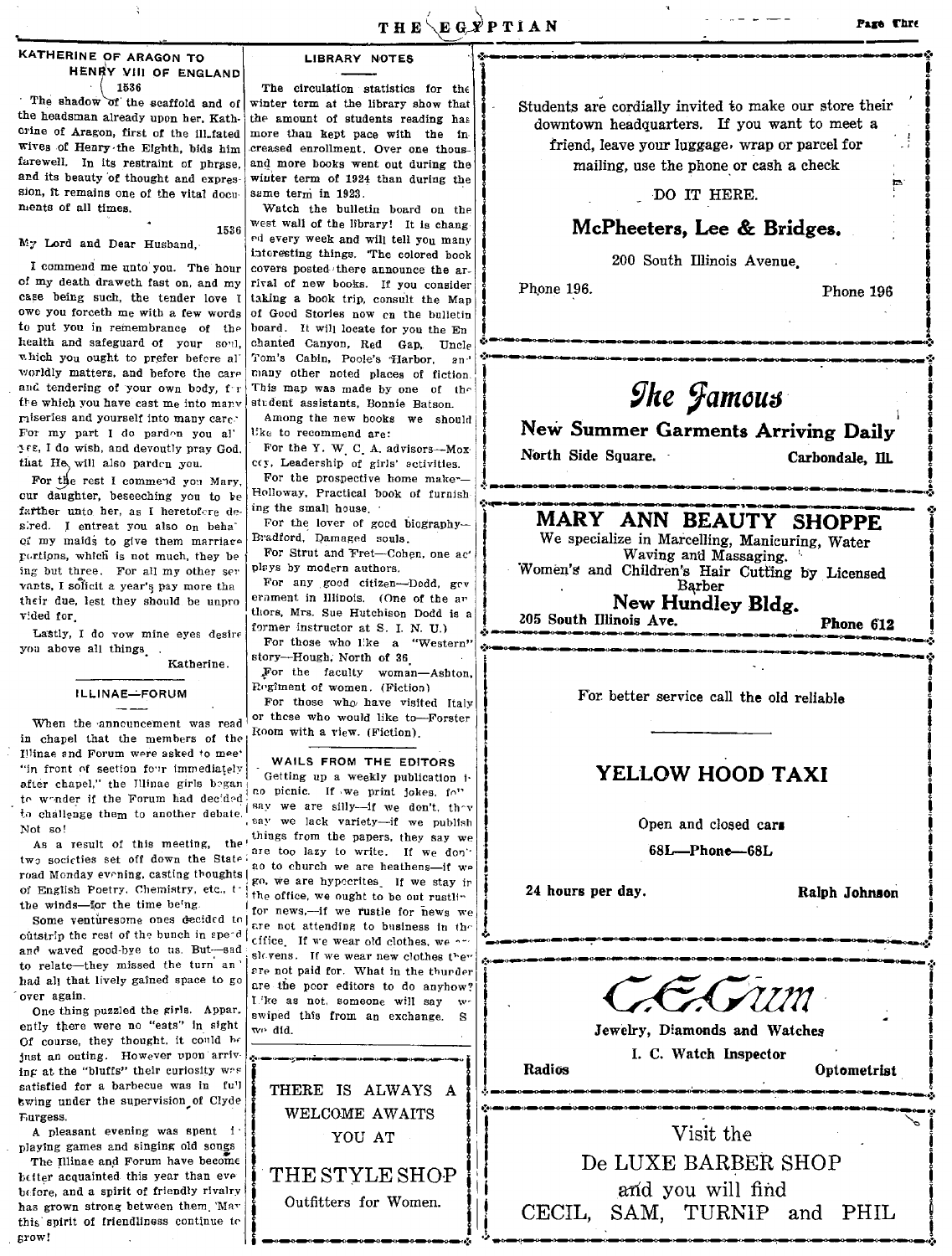#### THE EGYPTIAN





## **PERSONALITY**

What is personality? Do we need it in our every day life? Are we strong in some of its points and weak in others? Webster defines personality as "that which constitutes distinction of person, individuality," Coleridge says: "Personality is individuality existing in itself." Others hav e defined it in such terms as the following: "Personality is the sunlight of a sterling character," "personality is the outward expression of the real you," "Personality is the adjustment of the soul to environment." It is likely that most of us had never thought of it in terms like those just listed but we are all more or less conscious of the fact that it is that something that lifts us above the common mass and makes us one of a rather small company: that something at which we all marvel, many times not knowing just why we marvel; that something that so few of us possess.

The second question, do we need it in our everyday life, can be answered rather hurriedly. We can exist without it but if we really live it must become a part of us, and the more thoroughly we develop the various points of personality, the richer and fuller will our lives be. It is the personalities of Benjamin Franklin and Thomas Edison that makes it possible for men to say to the forked lightning of the heavens, O! lightning, I am mightier than thou. It is the personality of Robert Fulton that enables men to say to the watery deep. O! ocean I am greater than thou. It is the personality of all the great souls living and dead, who are giving and have given the best that is and was in them to the ousting of the unfit and the letting in of the more desirable that man is able to say, O! world of darkness, I am. greater than thou. If it be a fact that personality does these | hand in articles when you could just things, we ought then to work diligently toward the development  $\frac{1}{2}$  as well hand them in a day before???

of our very greatest possible personality. We are now ready for the strong and weak points; In the April number of the American magazine Mr. M. K. Wisehart lists twenty factors of personality and tells how these factors may be developed. He says, "there are twenty traits without which, though you may have plenty of ability, brains, skill, and information, you can hardly expect to succeed in competition with other men." With the hope that those of you, who have not read the above mentioned articles will be inspired to do so, we list a few of the factors given by Mr. Wisehart. They are:

- 1. Ambition:
	- Have you the will to improve yourself?
- 
- 2. Industriousness: Have you the ability to drive yourself steadily.
- 3. Dependability: Can you be relied upon to carry out plans assigned to you by other people?
- 4. Friendliness:

Are you too critical in your judgment of other people? 5. Facts:

Can you work in harmony with other people? These and fifteen other factors are dealt with rather fully in the article spoken of heretofore.

We may call personality what we will; we may deal with its factors as we wish, but for many of us in the near future (when we meet superintendents and boards of education) its prealence in our lives will be of vital importance. Let's so regulate ourselves that when this opportunity comes, we shall not be found wanting.

#### WEE WUNDER

Why all the little girls with hair ribbons came to school last Thursday? Who are the five members of th W. A. H. Club?

Why Carl Smith objects to his popu. larity in the Egyptian?

Who that sweet young thing is that powdered Stumbling Brimm's face last Monday at the third hour?

If you have noticed the pretty lit. tle dandelions on the campus?

What Clarence Fegley meant when he said, "Sure, I'd like to Jonah?"

Why Gobbie wants to take a spi on the fire-escape?

What is the meaning of love in a tennis game? .

If you are taking a course in campustry, loveology or flirtation? Then why not, eventually---why not now?

If you are brave enough to dance the Highland Fling in the second floor corridor of the Main building during recitation periods?

Who picked the red tulips from the forbidden tulip bed east of the Main building?

What girl Weenie Kerley will rush  $next?$ 

Why Fred Miller is called "Fritz." If you have a beautiful likeness of

a bathing beauty pasted in your cor-

Why Harry Brinkman is called Harold Lloyd?

If you have noticed the green grass growing all around?

If you have well defined symptoms of a spring fever case?

Why in the world do you wait until the last two hours on Friday to

This is naughty, we know, but-Mildred Scott Dearest my love for you is like a babbling b.ook.-Lewis Shannon. Oh! Dam it!



#### SHE LIKES CANDY

Take her a dainty inviting box of our candy. She is sure to ap preciate both it and your good taste.

And she likes OUR candy-well, mainly because it's pretty fine candy; excellent quality, alway deliciously fresh, with a wide asortment to please the most capricious fancy.

We have everything from the most delicate bon-bong and rich chocolates to assorted hard candies, certain to please the most particular.

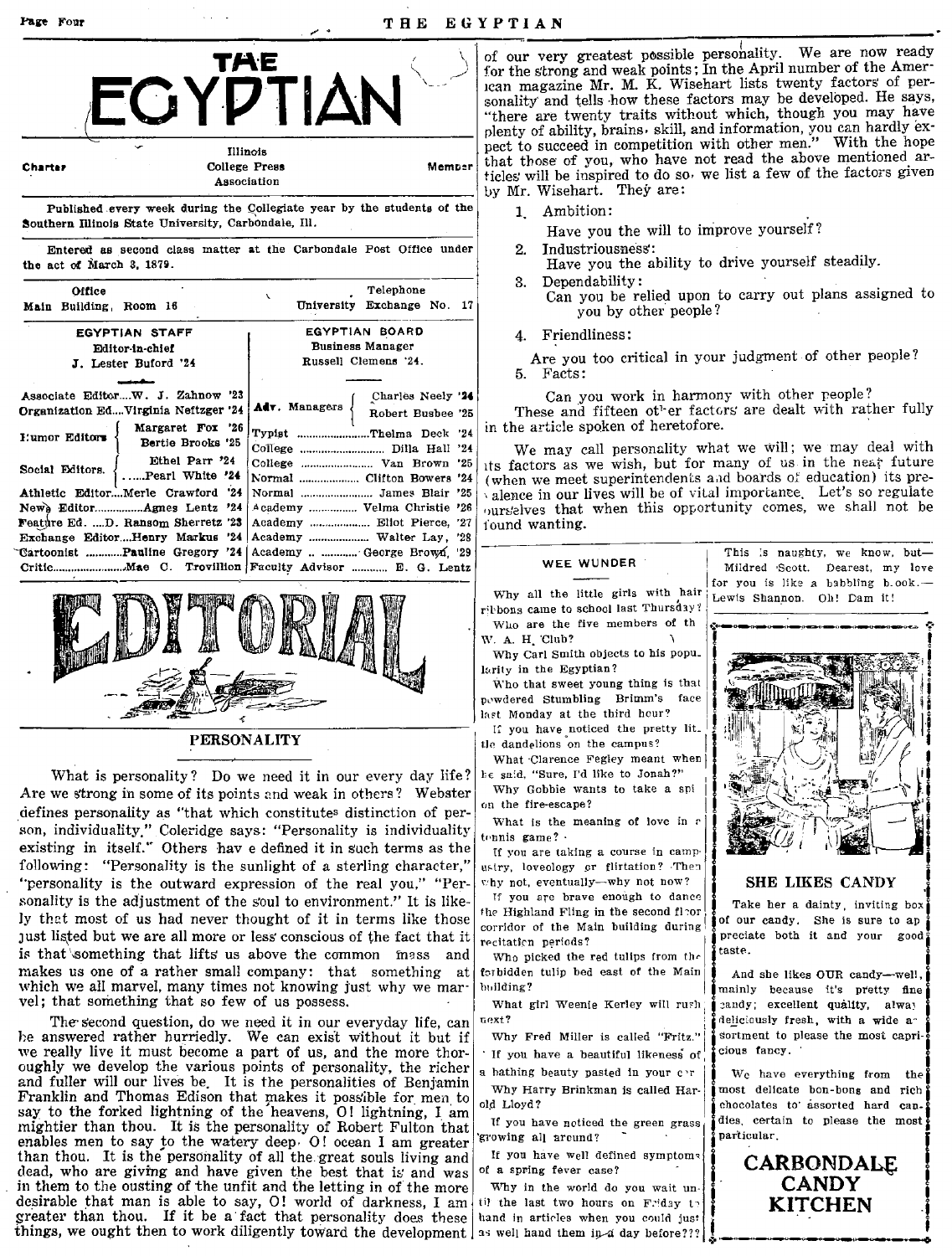## THE EGYPTIAN

#### **ENGLAND'S POET LAUREATE**

Now that England's poet Laureate is over here lecturing to the University of Michigan students we are more interested than ever in him. We hope he writes more poetry than he has in the past; of course, there's no royalty to write about, but oh, the excitement of a classroom full of peppy wild American students-could he find any grèater inspiration? Yet me fear for his safety in the same lecture room with a hundred or more real fellows.

The Pathfinder is a bit worried over the silence of this great poet, and we quote a choice bit that it gives us on the subject.

#### A Dumb Poet Laureate

The Prince of Wales has fallefrom his horse again, and still Poet Laureate Bridges remains si'ent. When the noet laureate was made a member of the king's household back in the 16th century he was expected to, and did, bring out a peem to celebrate any unusual event affecting the royal family. Spencer, Ben Johnson, Dryden, Colly Cibber and others of the past laureates delivered their ode regularly every time the king had a birthday, and every victory was immortalized in verse. Now the king may have a bad cold, or the allows a district more distribution queen may express her indignation at of state funds when that district emthe way women dress, but the poet ploys a normal graduate. laureate does, not produce a single rhyme. Why this silence?

Possibly in the case of the Prince of Wales it is too hard to find a word to rime with "herse." With "prince" he could use "rinse," "since." "wince" and some others; while with "Wales" he could rime "jails," "goles," "wails" "tails' and so on. But what about "horse?" If the animal would on<sup>i-</sup> stumble over a suring of gorse he vould have it. But since the prince never expresses any "remerse,' and since it would be hard indeed to ringin "Norse." what can a poor poet laureste do?

Even Englishmen are beginning to laugh about the peet laureate's tongne-tied state . Dr. Bridges has been in effice 10 years, and he gets his but of best Canary wine annually, yet no body is ever heard quoting his noetry The witty Lord Darling recently call. ed him the most popular poet of the day. "hecarse he never writes anything." It can at lesst be said of him that his poetry is little criticized A member of parliament ence asked Fremier Law if the poet lawreate war not under obligation to write some neetry. "Of all possible obligations." replied the premier, "that would seem to be the most unreasonable."

The strangest thing about the business is that generally speaking, poets and near-poets write tco much. They not only fill the papers and mazazines but also the waste baskets. It is we ually as hard to keep a poet from writing poetry as it is to keep a deg from barking or a rooster from crow- little artificial encouragement.

#### LACK NORMAL TRAINING, MANY FAIL IN EXAMS.

A very small per cent of those taking the March examination for teachers passed-only 10 out of 96 in Jackson county, H. N. Cupp, county s perintendent, has learned, says the Republican-Era.

The county superintendent's office has received results of the March teachers' examination as sent out by the Illinois state examining board Of the 96 taking examination 10 pass. ed. Of the 80 writing for second grade 3 passed. Of the 10 taking for first grade 4 passed. Of the 5 taking for supervisory 3 passed.

The examining board reports that there were about six thousand in the state taking the March examination and that a little more than 2 per cent or the entire number of applicants for elementary certificates wrote the entire examination successfully.

It is the opinion of the county r perintendent of schools that there will be a great shortage of teachers with valid certificates for the schools this year. Many of the teachers intend to enter the normal schocls for the summer and continue until graduation. This possibly is the result of the new state distribution law which

Many of the schools are not con sidering teachers unless they have had normal school training or are normal school graduates.-Free Press.

"Daddy, can you still do tricks?" "What do you mean, my son?" "Well, mamma says that when you were young you used to drink like a fish  $"$ 

ing. The regular poet is irrepressible The world may throw bricks instead of laurels at him, but it will hear from him just the same.

But here is a poet with all the newspapers and magazines in the world ready to publish his verses, even to pay for them in advance, and still he is silent. The present poet laureate is indeed no crdinary type of poet. If Le doesn't leok out he will become a victim of his own ingrowing genius and perish of poetic autointoxication. Unless his system is relieved in some way he may become clossed up with unassimilated fancies that he will have to be operated on or at least take a dose of the Literary Digest af ter every meal and before going to bed.

Perhaps a stubborn rime has got stuck cresswise in the poet laureate's gizzard Whatever the cause for the unnatural stoppage it should be in quired into. Probably this is a case where the new poetry perfecting machine could be used to advantage, as the poet seems to be totally helpless. Like a bashful lover, he may need x

# THE ACACIA **CLUB MEETS**

A very pleasant meeting of the Acacia club was held last Thursday evening at the Masonic hall with about thirty members of the faculty and student body present.

The club was reorganized by the election of the following officers: President, W. J. Zahnow; vice president, Earl Kennedy; secretary-treasurer, Lester Buford

It was the feeling of all that the club has a twofold purpose, that of promoting sociability and good fellewship on the one hand, and of instruction on the other. A future program was arranged providing for both.

A series of Sunday afternoon meetings was decided upon for drills and instruction. These are to be given especially for those who desire to make themselves more proficient in the work of the lodge. It was fur ther decided to hold the regular meet. ings of the club on the first Thurs day evening in each month.

At the suggestion of Felts, strongly seconded by Smith in a masterly bacon and egg speech, a committee was appointed to arrange for an outing in the words or on a mountain top or somewhere in the open at least and right away soon to boot. It seemed to be the consensus of opinion that in erder to keep the proper balance, a man should occasionally repair to the tall uncut where he can hear the birds whoop and the grasshoppers cackle without having his sense of fitness jarred by the brazen clash of the alarm bells (excuse us Edgar), or the all piercing shriek of an Illinois Central freight. Accordingly Old Baldy or the New Country club or some other rendezvous of our picturesque Ozarks had better watch out or they'll be shy on Johnnie-Jump-ups and sweet rects before they know it.

After the weighty matters had all been attended to, Zahnow, Miles, Lentz, Williams and Buford invited the whole mob to a stag lunch at which Colyer and Combs easily starred with Muckelroy and Warren a clese second. Wham and Zahnow only found time between courses to make a short announcement each, while Rav Smith, Kennedy, Harper, Scott and the rest said nary a word and thus managed with ease to hide their portion in record time. As Shakespeare er Bill Nye would have said, "It was some feed."

Here's hollerin for the picnic with the same bunch of caterers. Fill the baskets up, beys, plumb to the level and give us another square meal Has anybody seen Boomer?

## NOTICE MASONS

All Masons in school, who desire to become members of the Acacia Club, may do so by paying your dues to Lester Buford.

# **VALUE OF SMILES**

- Nobody ever added up The value of a smile,
- We know how much a dollar's worth. And how much is a mile,
- We know the distance to the sun: The size and weight of earth, But no one here can tell us just How much a smile is worth

Nobody knows the value of A kind and helpful word,

The names of all the stars are known,

And some of 'em we've heard.

We know the distance to the moon,

- To Mars and Saturn, too: But no one really knows how much
	- A cheery word will do.

The smile you wore a year ago May here be working yet, It may be doing some one good Whom you have never met. Somebody may be plugging on Believing life worth while, Because across his way you shed The lustre of a smile.

The kindly word you speak today-You'll never live to know The sun of all that it will do, The distance it will go So smile and speak the cheery word, And brighten up the earth. Reyond all human dreams of wealth These little things are worth.

-Ohio Educational Monthly.

WHO IS RESPONSIBLE?

How much did Philadelphia Pa? What made Mt. Vernon Ill.? Who will lend Nashville Tenn? Why did Phoenix Ariz? Who broke Athens Ga.? Whose grass did Hannibal Mo.? How much did Cleveland O.? How many eggs did New Orleans  $La.?$ How often does Seattle Wash.?

How many classes did Jackson Miss. ?-Exchange.

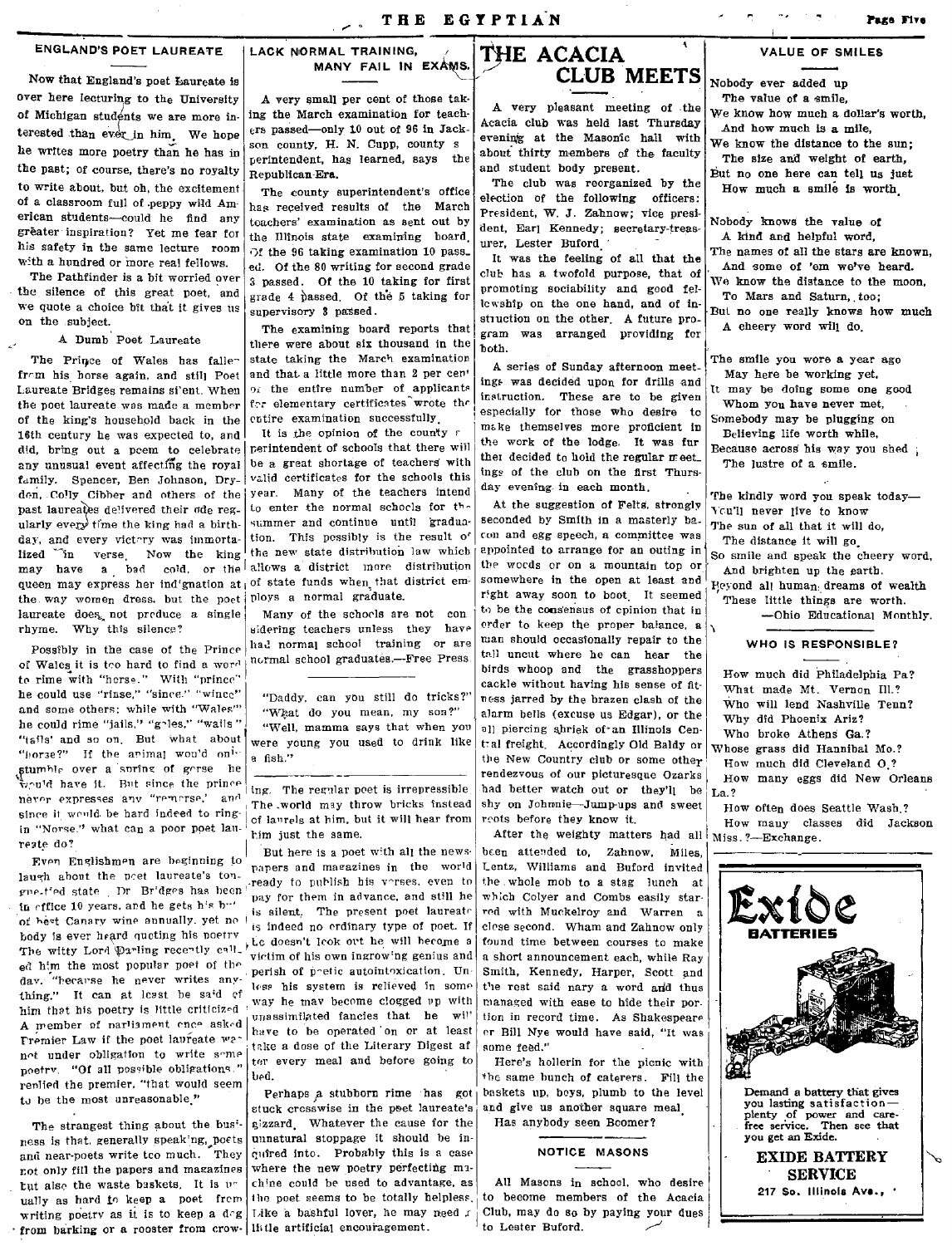and a strong for the state of the state of the state of the state of the state of the state of the state of the state of the state of the state of the state of the state of the state of the state of the state of the state

|<br>|<br>| į.

į. ,:~ ...

#### ALICE CARY

POEMS WORTH REMEMBERING True worth is in being, not seeming,-In doing, each day that goes by, Some little good--not in dreaming Of great things to do by and by. For whatever men say in their blindness, And spite of the fancies of youth, There's nothing sog kingly as kindness, And notbing so royal as trutb.

We get back our mete as we measure-We cannot do wrong and feel right, -Nor can we give pain and gain pleasure,

For justice avenges each slight. The air for the wing of the sparrow, The bush for the robin and wren,

But always the path that is narrow, And straight, for the children of men. ....

'Tis not in the pages of story The heart of its ills to beguile, 'lhougb he who makes courtsbip to glary Gives all be hath for ber smile. For when from her heights he has won her, Alas; it is only to ·provs That nothing's so sacred as honor, And nothing so loyal as love!

We cannot make bargains for blisses, Nor catch them like fisbes in nets; And sometimes tbe thing our life misses Helps more than the thing which it gets. For good lieth not in pursuing, Nor gaining of gret/nor of small, But just in the doing, and doing As we would be done by, is all.

Through envy, through malice, through hating, Against the world, early and late, No jot of our courage abating-Our part is to work and to wait. And slight is the sting of his trouble Whose winnings are less than his worth; 1'01' he wn'o is honest is noble, Whatever his fortunes or birth.

## SOME OF THE THINGS WE HOPE TO SEE AT THE

1 A new gym.

2 A campus tended by a landscape gardener, and not covered with papel %, and cut up by cars.  $\cdot$ <br>3 A concrete roadway through the

campus.

4. No lake, no mud holes In the front court, but bluegrass, where the weeds now are, in the northwest corner of the campus.

5. An adequate athletic field witb stands, enough money, and enough elated and supplied that entertain-<br>school spirit to support football base. ment very effectively. After interrupschool spirit to support football, base.

 $6.$  A museum-one that is not like the present one. One that we can  $\cdot$  The next day the old Cabinet left use without calling the assistance of  $\cdot$  the next to make its distinct plane Early bestected and track.<br>  $\begin{bmatrix}\n\text{6} & \text{A} & \text{m} \\ \text{7} & \text{A} & \text{m} \\ \text{8} & \text{9} & \text{10}\n\end{bmatrix}$ <br>  $\begin{bmatrix}\n\text{6} & \text{A} & \text{m} \\ \text{7} & \text{m} \\ \text{8} & \text{m} \\ \text{9} & \text{m} \end{bmatrix}$ <br>  $\begin{bmatrix}\n\text{8} & \text{m} \\ \text{8} & \text{m} \\ \text{9} & \text{m} \\ \text{10} &$ 

"But, Billy, if I married you with Miss Entsminger, one of the Advitsure income you couldn't even dress sory Board of the Y.W. C. A. chane.

S. I. N. U. IN 1930, ::,: :·C:·::,C:::,~::" i The Y. W. C. A. Cabinet held its annual council at Barrow's cabin at Thompson's Lake from April 11 to 13 The purpose of this was to discuss plans for the coming year and to give the new Cabinet some instructions as to association work.

Friday night a discussion was held concerning Y. W. C. A. work. Beth cabinets participated in this. Then, after various "antics," the girls setled to dreamland. Not all-for E:anche Dollins and Agnes Lentz de cided that a serenade would be appre<br>ciated and supplied that entertaintall, basketball and track.  $\begin{bmatrix} 1 & 0 & 0 & 0 \\ 0 & 0 & 0 & 0 \\ 0 & 0 & 0 & 0 \\ 0 & 0 & 0 & 0 \end{bmatrix}$  suppose  $\begin{bmatrix} 1 & 0 & 0 \\ 0 & 0 & 0 \\ 0 & 0 & 0 \\ 0 & 0 & 0 \end{bmatrix}$  suppose  $\begin{bmatrix} 1 & 0 & 0 \\ 0 & 0 & 0 \\ 0 & 0 & 0 \\ 0 & 0 & 0 \end{bmatrix}$ 

the issue without calling the assistance of the new to make its detailed plans the janitor.

your income you couldn't even dress sory Board of the Y. W. C. A., chape.<br>me." roned the girls. Each had to take her "Well, 'with a few lessons I could turn at cooking, washing dishes, etc. --and some spent quite a bit of time

in devising unique methods of' entertainment. For further particulars as to' the last, aee Julia Mikalanckas. The Y. W. C. A. has some interesting programs planned for the spring term along lines of practical value to

girls. A notice concerning these will be printed later. All new studentsand old ones, too, are cordially invited and urged to attend the meetbgs, which are held each Tuesday evening at 6:30 in Association Hall.

# SETTLEMOIR SHOE HOSPITAL

Sewed Soles and Rubber Heels.

Shoes Dyed, Cleaned and Shined.<br>Across in front of postoffice<br>Phone 252-Y<br>Component contract the contract of the contract of the contract of the contract of the contract of the contract of the contract of the contract of t Shoes Dyed, Cleaned and Shined. Across in front of postoffice

Phone 252~Y ,  $\downarrow$  Phone 252-Y

# **(.\_---- -** THE JOHNSON BEAUTY SHOP

Scalp Treatment-Marcelling-Hair Dressing FaciaI Massage-Manicuring-Shampooing Ladies and Children Hair Bobbing. For Appointments

Call 279Y

Over Winter's Store.

*207'h* TIlineis Ave. ":t.\_O \_\_ '''' \_\_ II \_\_ '''' \_\_ II \_\_ '''' \_\_ ' \_\_ ~'"' \_\_ ' \_\_ "'''' \_\_ ' \_\_ '''''' \_\_ ' \_\_\_ "j \_\_ ii\_\_ ~'N \_\_ ~I.-r~':. '!'\_~ \_\_ ~ \_\_\_ f\_\_ '~ \_\_ ~.'.

> $\ddot{\!\!\!~}$ i į. ,<br>,<br>,<br>,<br>,<br>,<br>,<br>,  $\frac{1}{2}$

t

# THE WOLF SHOE CO JUST SHOES and HOSIERY. WHERE PRICES ARE RIGHT.

104 W. Jackson St. NORTH SIDE SQUARE. 104 W. JACKSON ST.

'''" ~~<br>|-<br>|-<br>|-<br>|-

# **STUDENTS**

We are in business to supply your wants. Make our store your headquarters. If we do not have what you need, we will get it.

# Rathgeber Brothers

• ~O\_C\_[]\_-'-"-'~\_~\_--;-\_\_\_ ' \_\_ i~": I

# **SPALDING'S**

**ATHLETIC GOODS** 



-~1iIII! -' .. --,-------\_\_ -.. \_ **\_ -.y**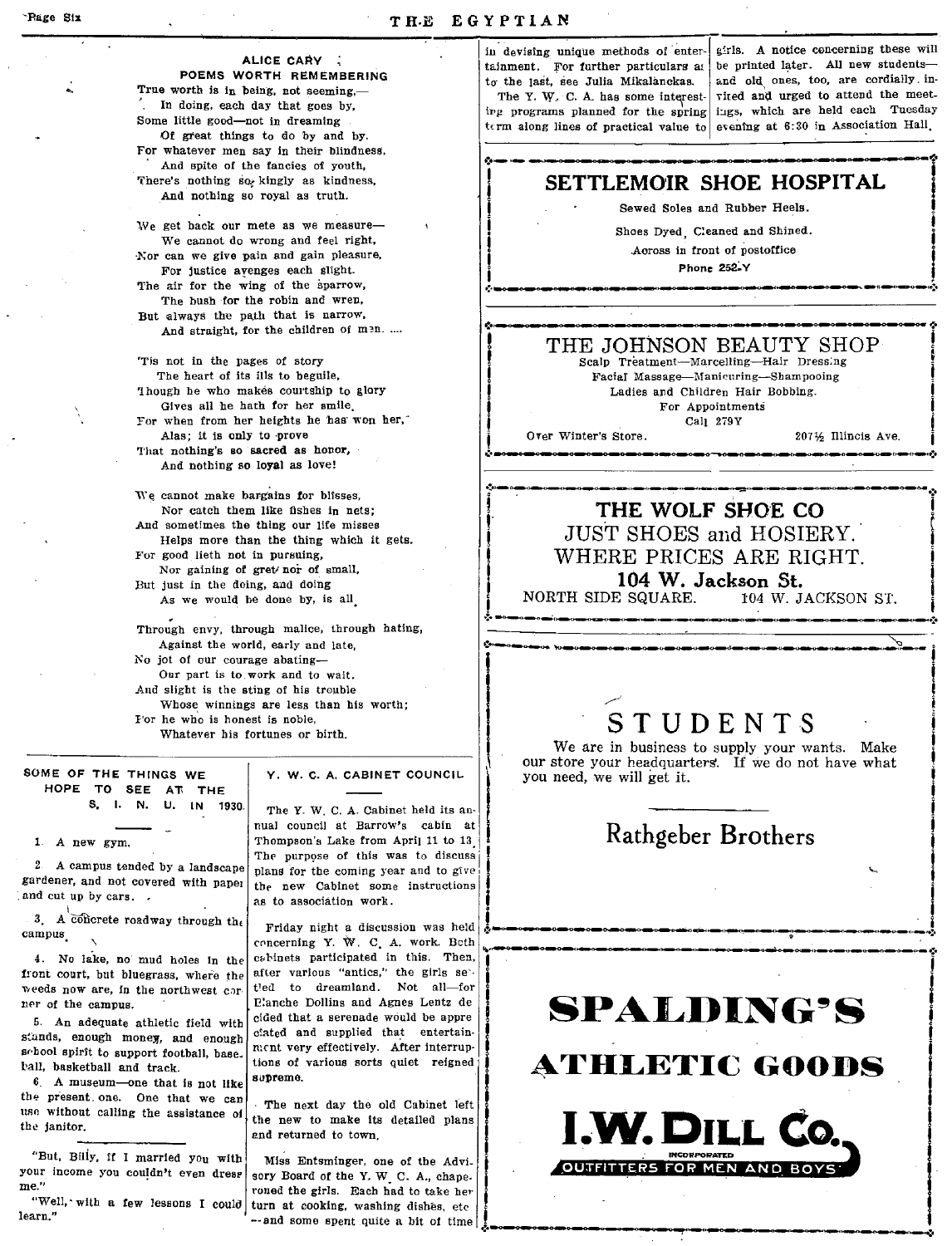#### METHODIST KID PARTY

Last Saturday evening the Wesley Foundation enjoyed one of the most memorable social events of the year at a kid party given in the league rooms of the First M. E. church.

The little girls, carrying their dollies and eating lolly-pops came wearing hair ribbons, short dresses and socks. The boys with pockets full of marbles and chewing gum, balls and jacks, knee trousers and blouses with big bow ties, were kids indeed.

The evening was spent in playing kid games-ball, frog in the meadow, London bridge, marbles, etc. Late in the evening the happy children drew their chairs up in one big circle while apple and cherry pie, piled high with ice cream, was served. Of course children are always hungry so eac

-justice to this lunch. Then the tired youngsters departed for home, Thei fingers were sticky with candy and they were very tired but their minds were full of happy memories.

#### SPRING PLAYS SELECTED

After some time spent in looking over various plays, the spring entertainment committees from the two societies have at last decided upon their plays. Miss Trovillion has been of great help in ordering and deciding upon the best ones to present to an audience that looks forward with great anticipation to the commencement plays.

In the past there have been such splendid\*plays presented that it requires a bit of time and thought to find some that will be as good as those already presented.

The committees feel satisfied they have chosen well their plays and assure the public they will enjoy these as much ,and perhaps even better than any previous one given. Both are for professionals, for which a royalty must be paid, and have only recently been released for amateur production.

The Socratic Society play. "The Boomerang" is a cemedy by Winchell Smith and Victor Mapes. This was first produced in New York at the Belasco Theater with Martha Hedmon as leading lady.

The Zetetic Society play, "Three Wise Fools" by Austin Strong. This was first produced at the Criterior Theater in New York in 1918.

Fair One (dancing): "I can tell you're a Freshman by the way you hold me."

1927: "How's that?"

Fair One: "Well, you see in the Senier the arm muscles are so much better developed."

# 'OW AWFUL!

An Englishman heard an owl for the first time.

"What was that " he asked. "An owl," was the reply.

"My deah fellah, I know that, but what was 'owling'?"



By JANE GORDON

<del>ਲ਼</del>ਲ਼ਲ਼ਲ਼ਲ਼ਲ਼ਲ਼ਲ਼ਲ਼ਲ਼ਲ਼ਲ਼ਲ਼ਲ਼ਲ਼ਲ਼ਲ਼ਲ਼ਲ਼ਲ਼ਲ਼ਲ਼ਲ਼ਲ਼ਲ਼ਲ਼ਲ਼ (©. 1924, Western Newspaper Union.)

HARMONY sat very still. The little room that was her home seemed unasually lonely tonight. It may have been because the wind blew, rattling the old shutters, and no visitors were brave enough to venture the country roads.

Hurmony had rented the rest of the big house that had been her childhood home. The old folks who were her neighbors troubled her little, and gave her little pleasure. For many years Harmony taught in the village school Sometimes, when she would meet the parents of her smallest pupils--ru rents who at a former time had also<br>called her "teacher"--she would realize, then, just how ninny years she had occupied the chair on the school rostrum.

Of course there was the exciting change of springtime, when the garden of the old house grew lovely in its fragrant bloom. There was, too, summer, with a change, in vacation. That always a return to the old-fashioned desk-the upraised faces of village children before her.

The radio installed in her silent room was a never-ceasing miracle. It was a new joy to hurry home in the twilight, to hurry through preparation of her evening meal and the following task of washing dishes-and then the reward-listening, rapt, motionless, as she was now while music from far eities poured into her ears.

"If our program has pleased you," a manly voice would repeat. "a post card mailed in will be appreciated."

Harmony intended to write, some day, that post card; to give encourage ment where praise was due. There was one sweet, ringing voice that Harmony in her lengliness, especially en joyed-a women's happy seng. But now-the first urined on in the grate and Peter, the gript deg, came to rest his shaggy head in sympathy amains: Harmony's kree. An unaecustomed light shone in his mistross' violot oves her lips curved into a half-forgotter smile. It was an old love song that erine to her non, through the air. A song ree lling other past happy days -days that ended in diseppointment Harmony forgot the disappointine ending of her old-time leve affair and remembered in the thrill of the sononly its hopeful beginning. The year coom seemed to change with the UP of the song--here where the marble tapped table stood by the fire was a summertime table, laden with a burden of garden roses. There, where the square piano stood soundless teneath its black cover, was an opened plano, music strewn across the rack and on the stool before the niano sat a young man, his grave eyes glancing sidewise to seek Harmony's approval of his singing. The young man of the beseeching eyes had sung the love song that came now, stirring tender recollection. This had been the young man's way of telling his love to a shy young Harmony.

"Come and answer me, my sweet-I love you.'

There was the same soft break at the end of the song.

"If our program has pleased you, a post card mailed in will be appreciated." Came the number of the hotel broadcasting station in a distant city. Harmony went to her desk. She

THE EGYPTIAN

must write, while the thrill was still upon her. She mailed the postal on her way to school in the morning.

Days passed--two--three. She had not gone to her radio since, in a desire to keep with her the memory of the song that had carried her back through the years to a time of love and roses.

Peter met her one afternoon, wagging his tail in manner of explaining that a visitor awaited. The visitor stood on the porch, his fur collar turned high against the breeze.

Robert Fairly had found prosperity evidently; his appearance was that of a successful man. Harmony's father. then, had been mistaken in his prediction-the sad prediction which had forcibly separated her from her lover. 'A singing chap with no work but singing and playing a piano will never be able to support a wife," her father declared. His crude gruffness and Hurmony's doclle obedience to her father's wish had driven Robert Fairly None other of her would-be away. suitors had ever filled Robert's place. And now here he was, after all the years, waiting her coming in the old porch that had so often known his presence.

Harmony put forth her hand. "How do you do?" she said, primiy. The man in the fur coat glanced into the woman's sweet face-into soft violet eyes which he had not been able to banish from memory. He smiled-it was the old, lovable smile.

"I was given your postal," he said, "and would have recognized your writing if you had not signed your name. And, because the old song still had power to thrill you-well, I thought I would come on to see you-Harmony."

Standing before the plano she looked down upon Robert Fairlylooked long and wonderingly. "It is hard to realize that you really were the radio singer. I did not catch the name because I was so absorbed with my dreams."

The singer came close, took her hands in his. "The same old dreams, Harmony?"

She nodded, silent.

"I came all the way back," Ribert Fairly told her. "to beg you still to make those dreams come true."

Subscribe for the Egyptian.

**CHEMISTRY** Here's ho! for life in the chem lab. A glorious life and free, You reek of orders of H2S And the fumes of NH3. You first choke up with chlorine, You strangle with phosphorous dust. You wade on through with experiment 92 Till your head is fit to bust. Oh, life in the chem lab is jolly With its acids and bases and salts; With our heads in the fumes, We work in the gloom, But we love it with all its faults. Take a flask 1-2 full of HC1 Add to this a few grains of zîne: Your neighbor comes near with a lighted match. Your feet hit the ceiling blink! blink! Take a few grains of phosphorus yellow. Add to this KNO3 With the help of a jolt from a neighboring bolt Your Heavenly Father see. You take a pinch of sodium, Weigh your beakers and bottles, Then let Na drop in a moistened spot, And do it all over again. Here's ho!-to a life in the chem lab. Sad words, "It might have been." You take a drink of H2O. And discover 'tis KCN. Don't worry, tho' we be demoted Or flunk in the course as given, We'll carry our beakers right through And finish the course in Heaven.

The University of Illinois is having its Easter vacation and several of cur former S. I. N. U. students visited the school Friday, among were Burnett Shryock, Deneen Watson, Harold Pritchard, Robt. Walter, Mildred Mc-Ginnis, Leo Gardner and Dewen **Wright** 

Grace Eagleson, Katie Payne, Ethel Keith and Mary Louis Anderson are home from Berwyn, where they are teaching, for the Easter vacation.

Miss Evelyn Blake, who is teaching this year, visited the Normal Friday. Miss Trovillion has purchased a new car

μ

þ,

# **THE FASHION BOOTERY**

The city store with city styles and city service. A Good Place to Rest

# **'FOXES DRUG STORE'**

The place to meet your friends. To buy your Face Fowders and Toilet Requirements. The largest line and best prices. Always something new, East side.